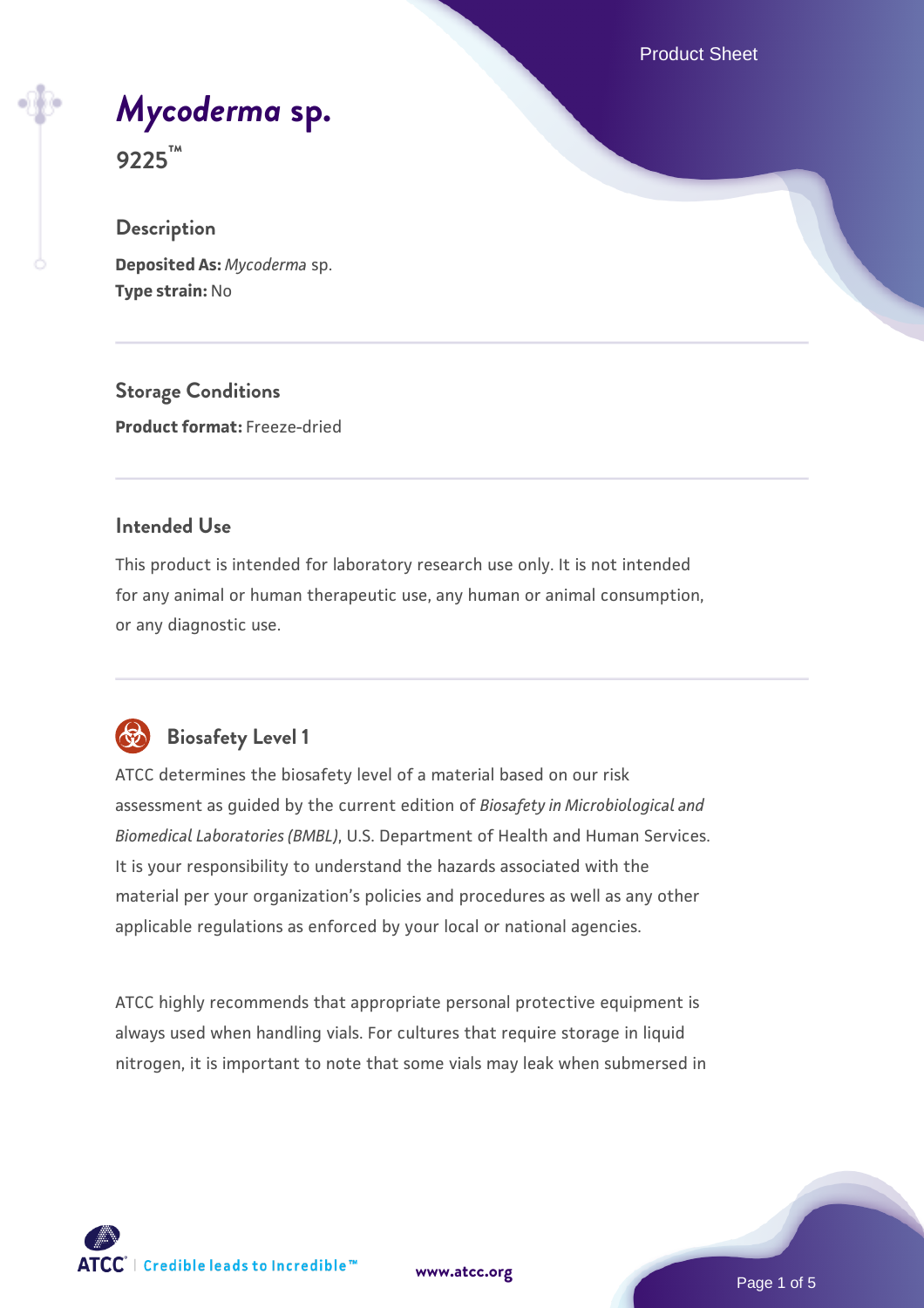liquid nitrogen and will slowly fill with liquid nitrogen. Upon thawing, the conversion of the liquid nitrogen back to its gas phase may result in the vial exploding or blowing off its cap with dangerous force creating flying debris. Unless necessary, ATCC recommends that these cultures be stored in the vapor phase of liquid nitrogen rather than submersed in liquid nitrogen.

## **Certificate of Analysis**

For batch-specific test results, refer to the applicable certificate of analysis that can be found at www.atcc.org.

## **Growth Conditions**

**Medium:**  [ATCC Medium 337: Potato, dextrose, yeast agar \(PDY\)](https://www.atcc.org/-/media/product-assets/documents/microbial-media-formulations/3/3/7/atcc-medium-337.pdf?rev=5ef1e7623358423899d4314148d45ff2) **Temperature:** 24°C

## **Material Citation**

If use of this material results in a scientific publication, please cite the material in the following manner: *Mycoderma* sp. (ATCC 9225)

## **References**

References and other information relating to this material are available at www.atcc.org.

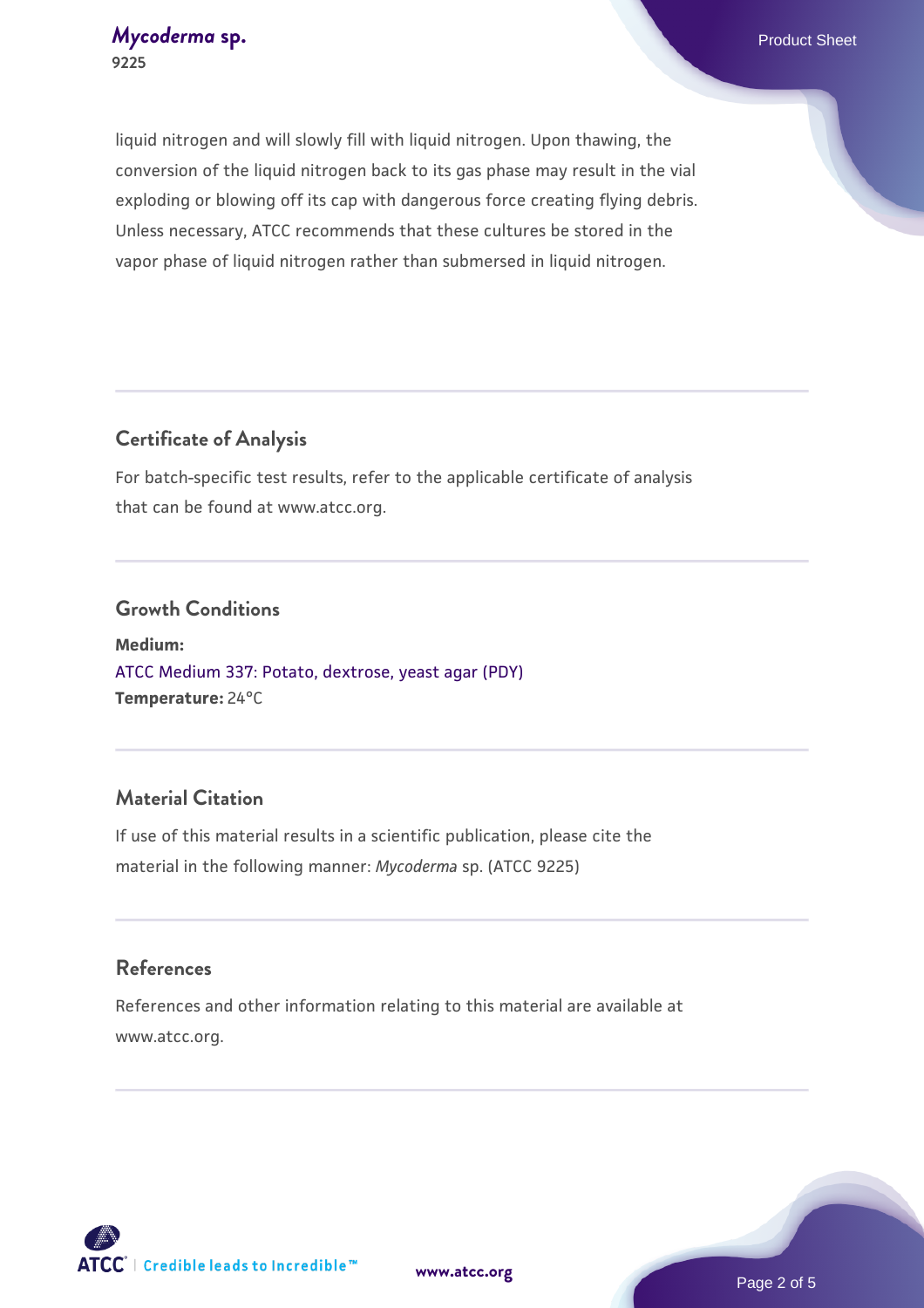#### *[Mycoderma](https://www.atcc.org/products/9225)* [sp.](https://www.atcc.org/products/9225) **Product Sheet 9225**

## **Warranty**

The product is provided 'AS IS' and the viability of ATCC® products is warranted for 30 days from the date of shipment, provided that the customer has stored and handled the product according to the information included on the product information sheet, website, and Certificate of Analysis. For living cultures, ATCC lists the media formulation and reagents that have been found to be effective for the product. While other unspecified media and reagents may also produce satisfactory results, a change in the ATCC and/or depositor-recommended protocols may affect the recovery, growth, and/or function of the product. If an alternative medium formulation or reagent is used, the ATCC warranty for viability is no longer valid. Except as expressly set forth herein, no other warranties of any kind are provided, express or implied, including, but not limited to, any implied warranties of merchantability, fitness for a particular purpose, manufacture according to cGMP standards, typicality, safety, accuracy, and/or noninfringement.

## **Disclaimers**

This product is intended for laboratory research use only. It is not intended for any animal or human therapeutic use, any human or animal consumption, or any diagnostic use. Any proposed commercial use is prohibited without a license from ATCC.

While ATCC uses reasonable efforts to include accurate and up-to-date information on this product sheet, ATCC makes no warranties or representations as to its accuracy. Citations from scientific literature and patents are provided for informational purposes only. ATCC does not warrant that such information has been confirmed to be accurate or complete and the customer bears the sole responsibility of confirming the accuracy and completeness of any such information.

This product is sent on the condition that the customer is responsible for and assumes all risk and responsibility in connection with the receipt, handling,



**[www.atcc.org](http://www.atcc.org)**

Page 3 of 5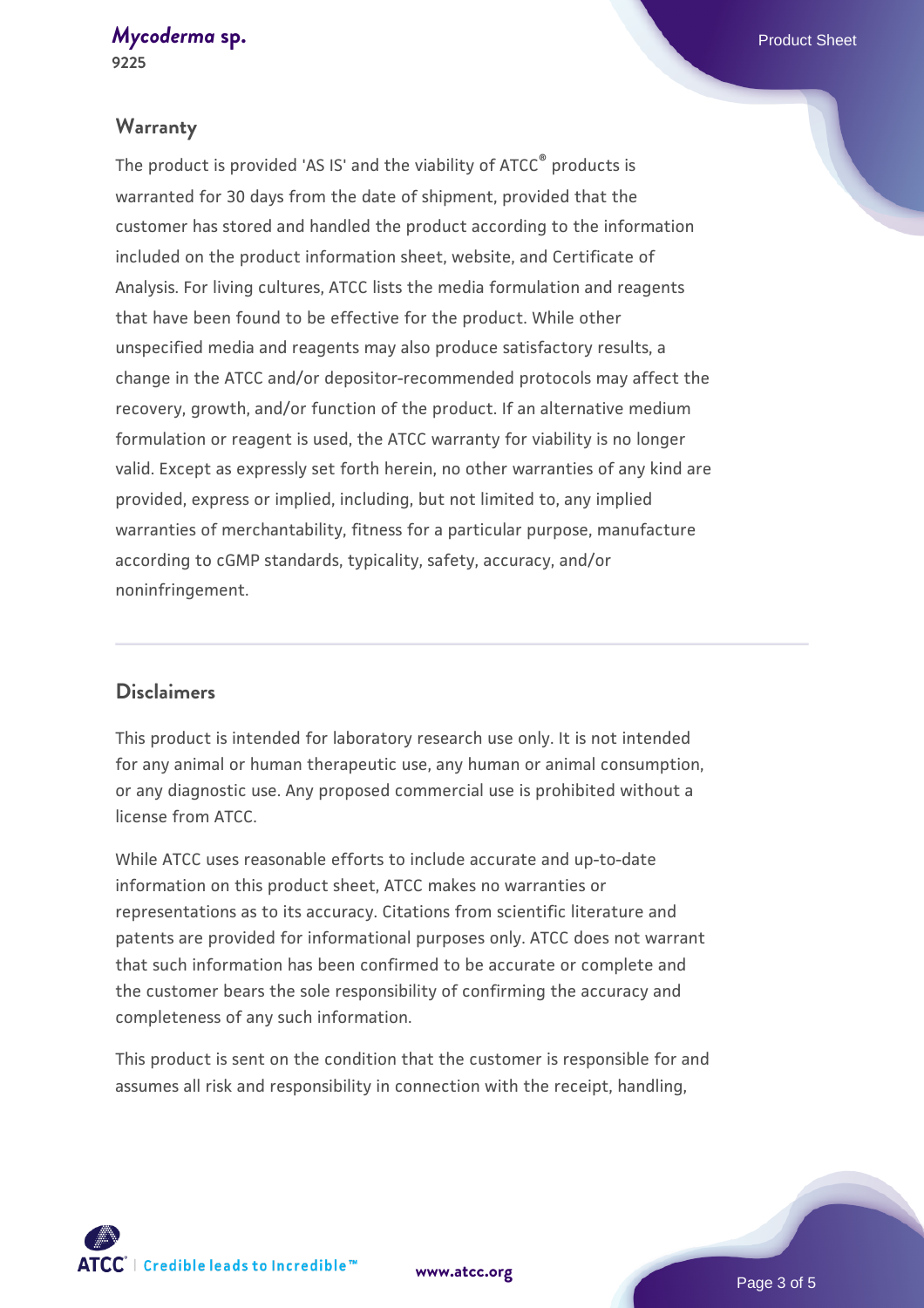storage, disposal, and use of the ATCC product including without limitation taking all appropriate safety and handling precautions to minimize health or environmental risk. As a condition of receiving the material, the customer agrees that any activity undertaken with the ATCC product and any progeny or modifications will be conducted in compliance with all applicable laws, regulations, and guidelines. This product is provided 'AS IS' with no representations or warranties whatsoever except as expressly set forth herein and in no event shall ATCC, its parents, subsidiaries, directors, officers, agents, employees, assigns, successors, and affiliates be liable for indirect, special, incidental, or consequential damages of any kind in connection with or arising out of the customer's use of the product. While reasonable effort is made to ensure authenticity and reliability of materials on deposit, ATCC is not liable for damages arising from the misidentification or misrepresentation of such materials.

Please see the material transfer agreement (MTA) for further details regarding the use of this product. The MTA is available at www.atcc.org.

## **Copyright and Trademark Information**

© ATCC 2021. All rights reserved.

ATCC is a registered trademark of the American Type Culture Collection.

## **Revision**

This information on this document was last updated on 2021-05-19

## **Contact Information**

ATCC 10801 University Boulevard Manassas, VA 20110-2209 USA





**[www.atcc.org](http://www.atcc.org)**